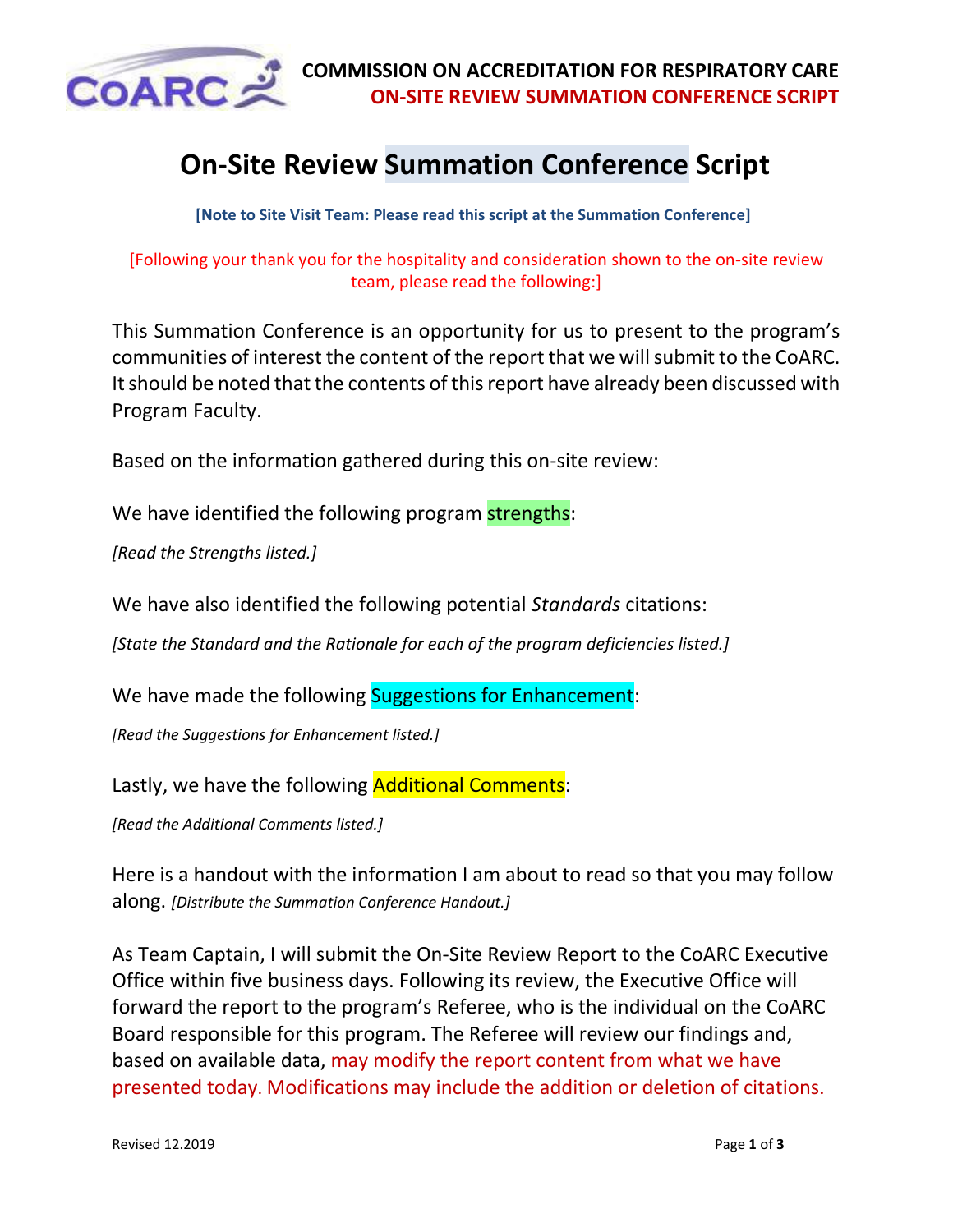

Accordingly, the program need not take any corrective action based on the information provided at this Conference and should wait until the report is finalized by the Referee.

Once the Referee has finalized the Report and submitted it to the Executive Office, it will be sent to the Program Director. The Report will specify what documentation the program will be expected to provide to address any *Standards* citations and the date by which this information must be submitted. The program is not required to respond to any "Suggestions for Enhancement" or "Additional Comments" listed in the final report.

The program will have 14 calendar days to bring any factual inaccuracies in the report to the attention of the CoARC. This response should include a cover letter clearly identifying these errors and copies of documentation available to the site visitors during the visit that verify this contention. In addition, the program may submit, by the deadline stated in the Executive Office communication, **new**  information that addresses any *Standard* citations.

Prior to the next meeting of the CoARC Board, the Referee will review all relevant information that was submitted by the Executive Office deadline, and prepare a status of public recognition recommendation for consideration by the Board at the meeting. CoARC usually meets in March, July, and November. If the program currently holds an Approval of Intent, the possible status recommendations include: Provisional Accreditation or Withhold of Provisional Accreditation. If the program currently holds Continuing Accreditation, the possible status recommendations include: Continuing Accreditation, Probationary Accreditation, or Withdrawal Accreditation.

Following the meeting, CoARC will notify the Program Director and the program's sponsor of the program's status of public recognition. This notification will include the due date(s) for any Progress Report(s) the program must submit to the CoARC Executive Office to address any *Standards* citations. The program director should contact the Referee or the Executive Office for clarification if s/he has any concerns regarding this process.

Do you have any questions?